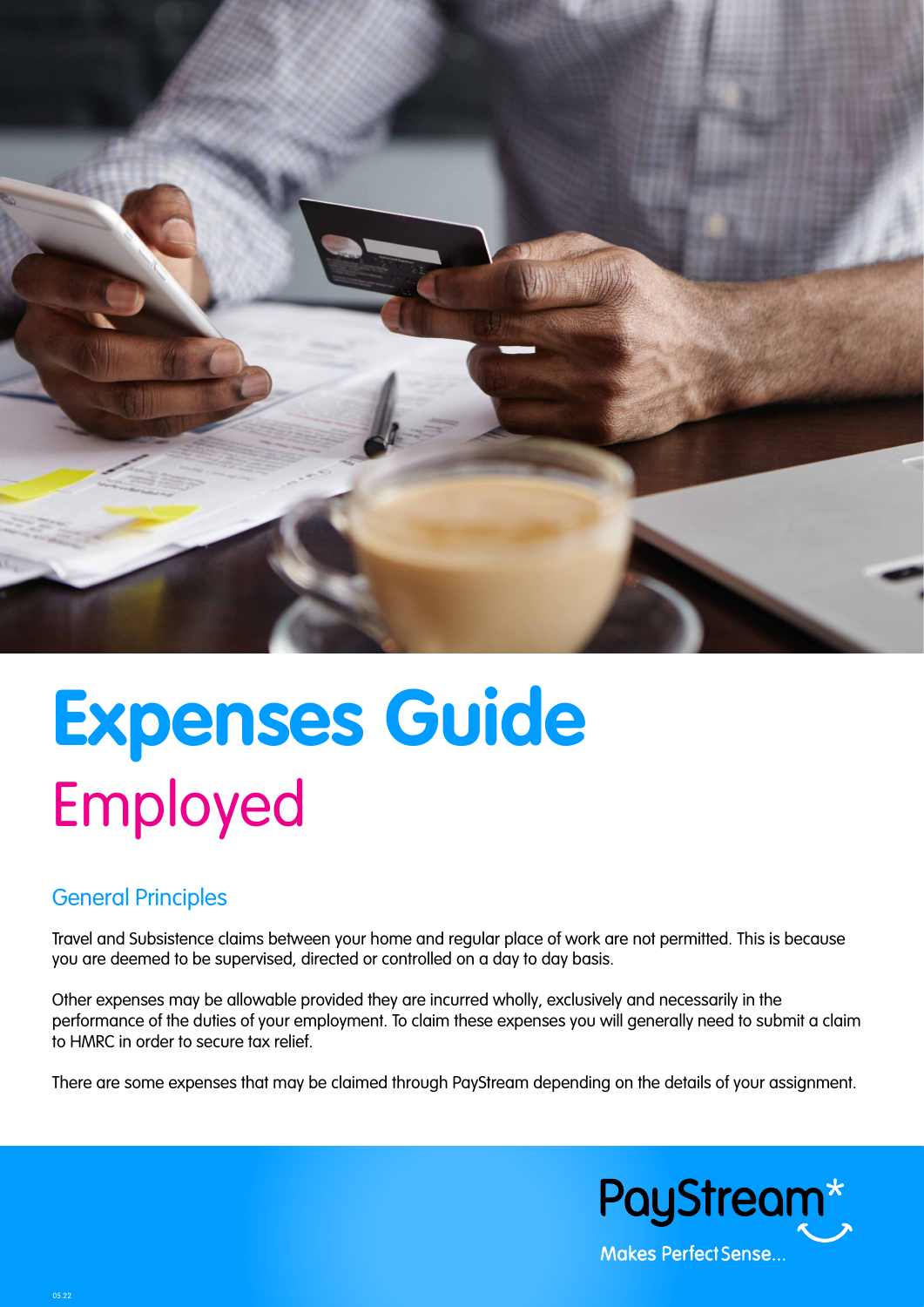# <span id="page-1-0"></span>**Contents**

# [What you can claim through PayStream](#page-2-0)

- [Detached duty or inter-site travel](#page-2-0)
- [If you attend a client depot / base to recieve instructions](#page-2-0)
- [If you are required to work at various sites during an assignment](#page-2-0)
- [Business mileage](#page-2-0)
- [Other forms of business travel \(e.g. train or bus\)](#page-2-0)
- [Other costs incurred in business travel](#page-3-0)
- [Hotels & Subsistence \(Meals\)](#page-3-0)
- [Other Expenses](#page-3-0)

# [What you may be able to claim from HMRC](#page-3-0)

- [Uniforms, work clothing and tools](#page-3-0)
- [Working at home](#page-3-0)
- [Professional fees and subscriptions](#page-4-0)
- [Computer hardware / software](#page-4-0)
- [Identifiable cost of business telephone calls](#page-4-0)

# [How you can claim from HMRC](#page-4-0)

- Successful claim
- [PayStream Tax Claim Service](#page-4-0)

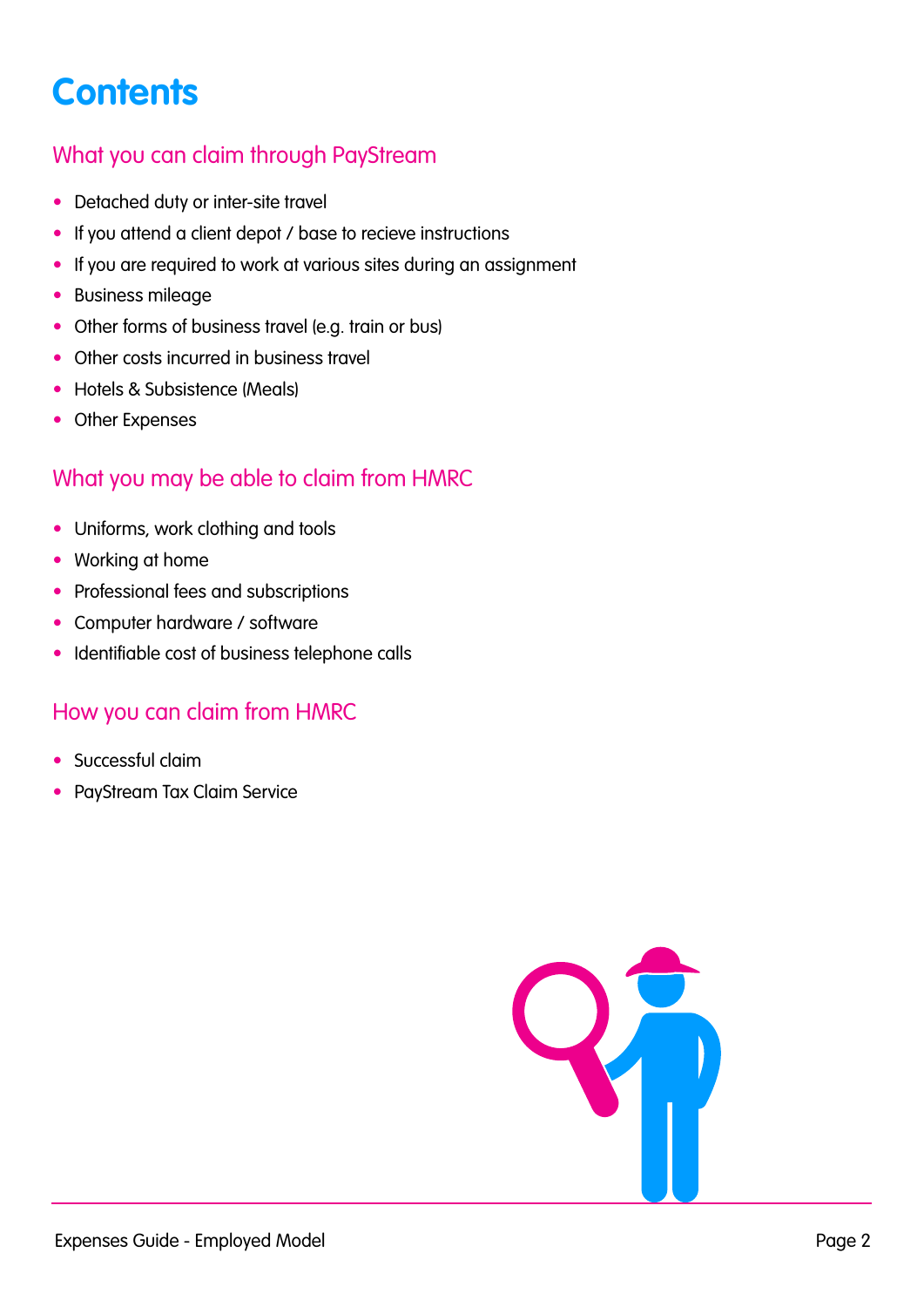# <span id="page-2-0"></span>**What you can claim through PayStream**

# Detached duty or inter-site travel

If you have a regular workplace but you are sent by the same client to work temporarily at another location (known as detached duty travel or inter-site travel) you may be able to claim for travel and subsistence expenses incurred in travelling to that temporary workplace. For a workplace to qualify as temporary it:

- Must not be attended more than 40% of your time
- Must not have a regular pattern e.g. you travel there once a week/once a month
- Must be a significantly different journey to your journey to your main workplace
- Should not be somewhere you will or intend to travel to for more than 24 months

More information and examples can be found here.

Even if you are working from home then the site from which the client supervises or directs your work would also be classed as your regular workplace.

#### [Back to top](#page-1-0)

#### If you attend a client depot / base to recieve instructions

If you attend a client depot/base to receive instructions on your work for the day, journeys between the depot and other sites may be claimed, but not journeys between home and the depot.

#### [Back to top](#page-1-0)

## If you are required to work at various sites during an assignment

If you are required by the client to work at various sites during an assignment, but it is not certain at the start of the assignment which sites you will attend, you may be regarded as a site-based worker and able to claim journeys between home and client sites. To confirm if this applies to you we will try and establish if there is a regular pattern of travel which might indicate a more regular workplace.

If you intend to submit claims for expenses please let us know and we will send you a questionnaire. If approved, we will allow access to our portal/app where you can submit claims and upload receipts.

[Back to top](#page-1-0)

# Business mileage

You should keep a record of the mileage covered in your own vehicle between your regular workplace and the temporary workplace or between your home and the temporary workplace.

Below are the different mileage rates available to claim as per HMRC:

| <b>Vehicle Type</b> | First 10,000 miles per tax year | $\vert$ 10,001+ miles per tax year |
|---------------------|---------------------------------|------------------------------------|
| Car                 | 45 <sub>D</sub>                 | 25 <sub>p</sub>                    |
| Motorbike           | 24 <sub>D</sub>                 | 24 <sub>D</sub>                    |
| Cycle               | 20 <sub>D</sub>                 | 20 <sub>p</sub>                    |

VAT receipts are required to process mileage claims and should be uploaded or sent in with your signed documents. The receipts provided must show that enough fuel has been purchased to cover the mileage claim.

A copy of pages 1 and 2 of your Vehicle Registration Document (V5) should be supplied as evidence of ownership of the vehicle. Generally, mileage can be claimed only where your own vehicle is used. However, in some instances, where you bear the costs connected with a vehicle which is not registered in your name, mileage may still be claimed. Please contact our Customer Care Team for further information.

#### [Back to top](#page-1-0)

#### Other forms of business travel (e.g. train or bus)

If you have used any other means of travel such as a train, for a journey between your regular workplace and a temporary workplace or between your home and your temporary workplace you should keep a copy of the receipt.

#### [Back to top](#page-1-0)

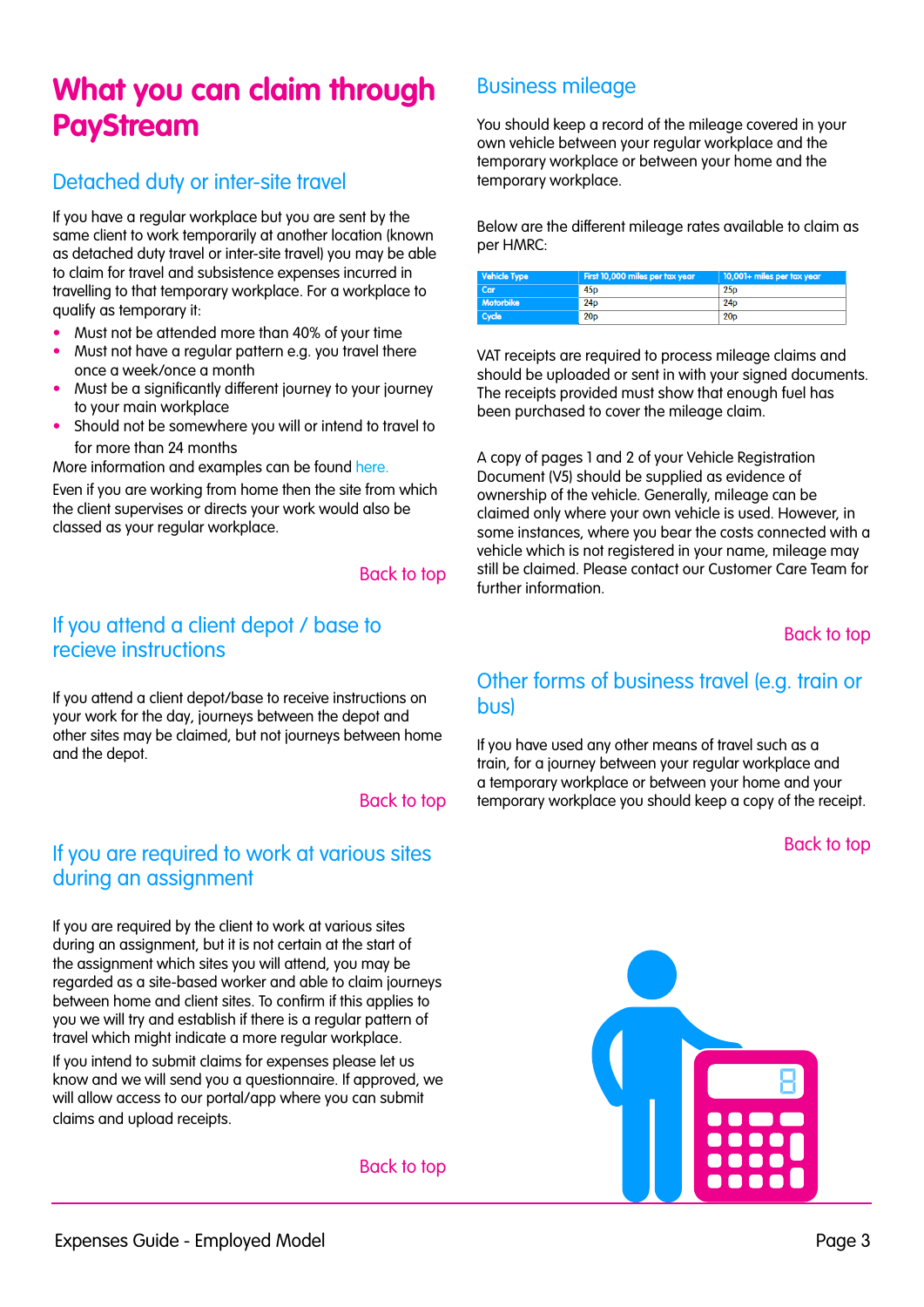#### <span id="page-3-0"></span>Other costs incurred in business travel

If you have used any other means of travel such as a train, for a journey between your regular workplace and a temporary workplace or between your home and your temporary workplace you should keep a copy of the receipt.

#### [Back to top](#page-1-0)

# Hotels & Subsistence (Meals)

You may also be able to claim the actual cost of meals and overnight stays if you have to stay away from home if you are working away from your regular workplace at a temporary workplace. You should record these expenses on the portal and upload your receipts.

#### [Back to top](#page-1-0)

# Other Expenses

Other expenses may only be claimed where you are being reimbursed by the end client or agency, and where we are satisfied that the claim can legitimately be reimbursed without deduction of tax and National Insurance due to being wholly, exclusively and necessarily in the performance of the duties of your employment. Receipts must be provided to support your claims.

#### [Back to top](#page-1-0)

# **What can you claim from HMRC**

Even though you are working under the supervision, direction and control of others, depending upon the nature of your work and other working arrangements, you may be able to claim tax relief directly from HMRC for employment expenses which you have incurred on the following:

## Uniforms, work clothing and tools

- Buying, repairing or replacing small tools you need to do your job
- Cleaning, repairing or replacing specialist clothing e.g. a uniform or safety boots
- Alternatively you can claim a 'flat rate deduction' agreed by HMRC with different occupational sectors
- You don't need receipts to claim this if it applies to you. Details can be found here.

#### [Back to top](#page-1-0)

# Working at home

If you have to work at home on a regular basis you can claim up to £6 per week. This is regarded as covering the cost of things like business telephone calls or the extra cost of gas and electricity for your work area at home. You don't need to provide receipts for a claim like this, just record it as an expense.

If you want to claim more than £6 per week you will need to record the details and keep receipts. Remember that you can't claim for things that you use for both private and business use, e.g. rent or mortgage payments or broadband access.

[Back to top](#page-1-0)

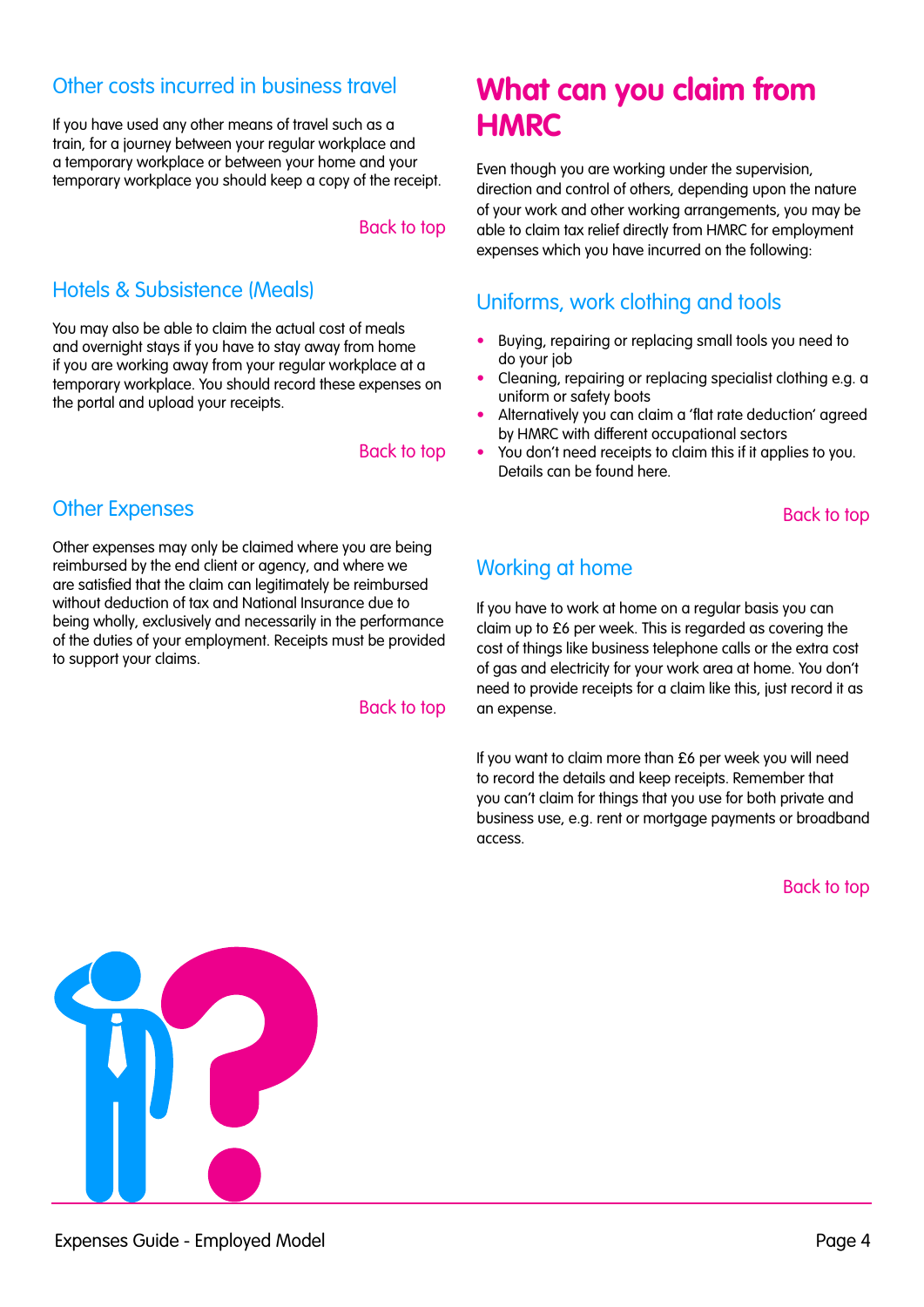# <span id="page-4-0"></span>Professional fees and subscriptions

You can claim for fees or subscriptions you pay to approved professional organisations which have been approved by HMRC. Please record the expense and retain the receipt.

#### [Back to top](#page-1-0)

# Computer hardware / software

If you have to buy substantial computer equipment in order to do your work, e.g. a laptop, providing that it is used wholly, exclusively and necessarily in the performance of the duties of your employment you may be able to claim the whole of the cost as an expense. Again you will need to record the expenses and retain the receipt.

#### [Back to top](#page-1-0)

# Identifiable cost of business telephone calls

Business calls are allowable for tax purposes but you will need to obtain itemised bills with that type of call highlighted in order to formulate a claim to HMRC. You will need to evidence the business calls on the bill and record the expense.

#### [Back to top](#page-1-0)

# **How you can claim from HMRC**

## Successful claim

The key to making a successful claim to tax relief for employment expenses is that it must pass the legal test of having been incurred wholly, exclusively and necessarily in the performance of the duties of the employment and should be capable of being supported by evidence of that expense - so don' t forget to retain receipts.

#### [Back to top](#page-1-0)

#### PayStream's Tax Claim Service

You can sign up to the PayStream Tax Claim Service and we will collate, check and submit the appropriate claim on your behalf. For more details of this service please email:

#### [tax@paystream.co.uk](mailto:tax%40paystream.co.uk%20?subject=)

Or you can make a P87 claim directly to HMRC if the value of your expenses is less than £1000 or £2500 for professional fees. To do this [please click here.](https://www.gov.uk/guidance/claim-income-tax-relief-for-your-employment-expenses-p87)

If you have a salary sacrifice pension arrangement with PayStream and you claim expenses, your gross pay will be lower than if you didn't claim expenses. This limits the amount that you can sacrifice for a pension contribution. Instead, you may want to consider claiming tax relief for your expenses via an HMRC P87 form or your Self Assessment tax return.

#### [Back to top](#page-1-0)